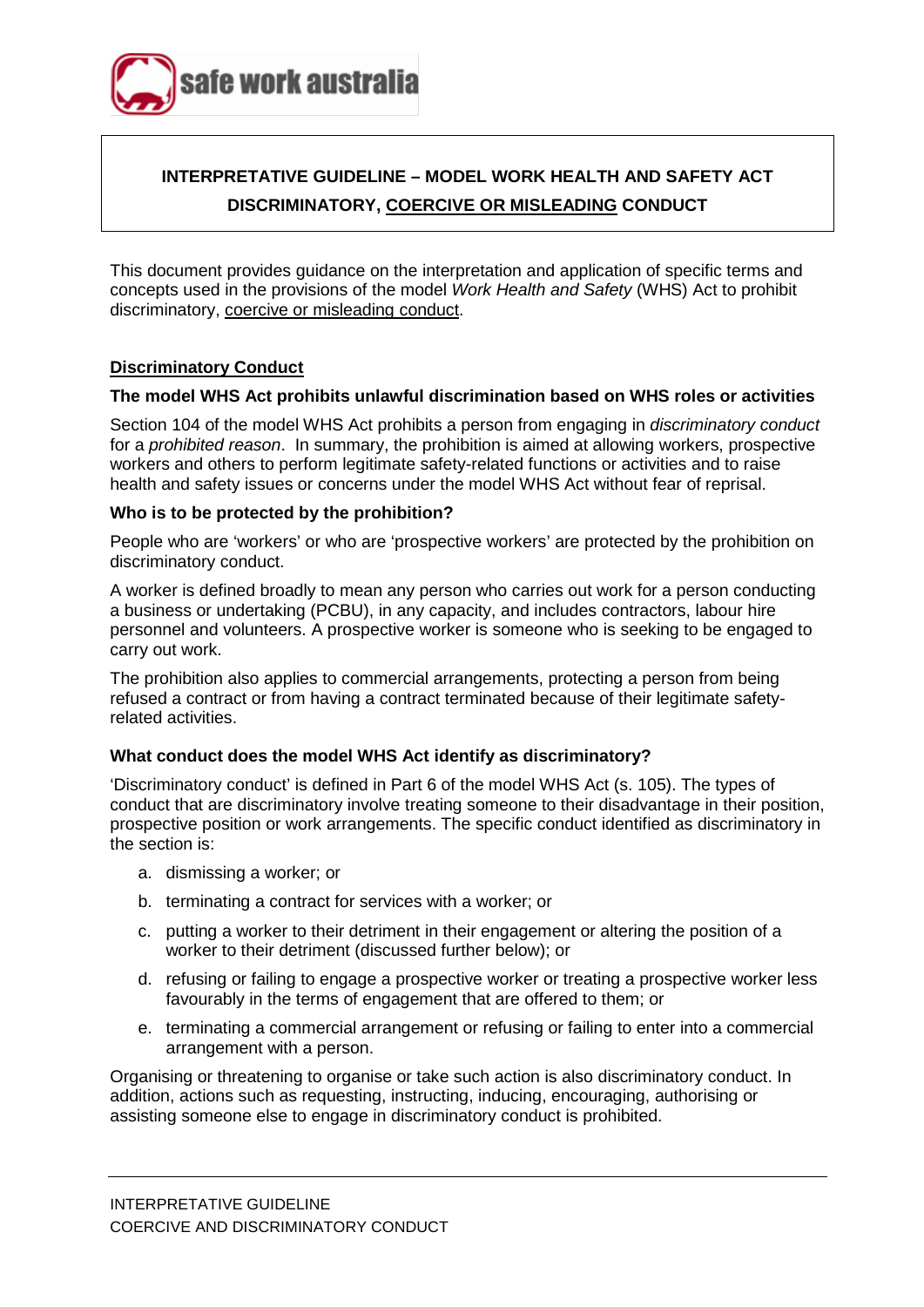### **What is meant by 'altering the position of a worker to the worker's detriment' and 'putting a worker to his or her detriment in the engagement of the worker'?**

What amounts to a person 'altering the position of a worker to the worker's detriment', 'putting a worker to his or her detriment in the engagement of the worker', or threatening to do those things, requires an objective assessment of all the facts.

'Altering the position of a worker to the worker's detriment' may include any adverse effect on or deterioration in the worker's conditions during the engagement.

'Putting a worker to his or her detriment in the engagement of the worker' has a similar meaning but relates to the worker's conditions at the commencement of the engagement, which may include the terms of engagement offered to a prospective worker.

Some examples of such detriment may be:

- demotion:
- allocation of work below skill/classification level (leading to a reduction in classification or employability);
- less flexible work hours, less favourable shifts or rosters, less overtime or less prospect of overtime earnings;
- repeated changes to shifts, rosters or working hours;
- lower salary, increments or bonuses;
- reduction in allowances;
- restrictions in maintaining competency levels;
- fewer training opportunities;
- refusing promotion or advancement;
- job transfer;
- standing down on full pay and being singled out for this purpose;
- denial of wage increase and being singled out for this purpose;
- reneging on an agreement to pay a wage increase;
- withdrawing a promise of secure engagement in a position for an agreed term or an offer of promotion or advancement;
- denying access to existing resources such as information technology;
- verbal abuse, humiliation, denigration or ridicule;
- isolation or exclusion from organisational activities;
- denying access to a fair process before taking disciplinary action;
- taking disciplinary action;
- counselling and issuing a warning letter where the effect is to make the job less secure; or
- making decisions about redundancies on the basis of a discriminatory reason(s).

Depending on the circumstances of each case, some of these actions or conduct may be legitimate for operational and/or procedural reasons. However, a person cannot undertake such actions or conduct towards a worker where the dominant or substantial reason for doing so is a prohibited reason.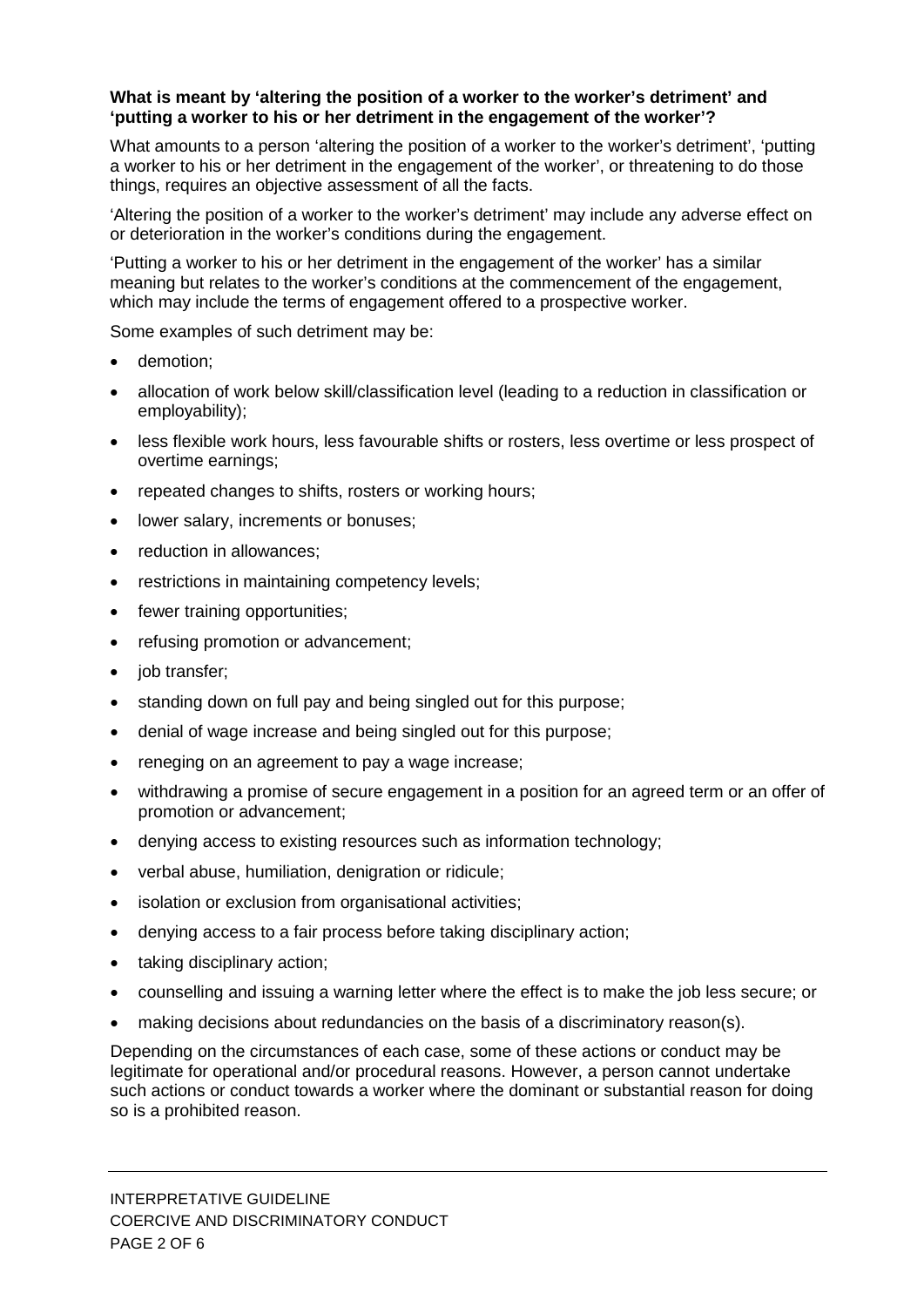# **What are the prohibited reasons for discriminatory conduct?**

What makes engaging in conduct of the kind described unlawful, is that the worker (or prospective worker) is treated in that way for a *prohibited reason*, being that the worker:

- 1. is, has been or proposes to be, an elected health and safety representative (HSR) or to undertake another role under the model WHS Act (for example a management representative, a member of a health and safety committee, or a person assisting a HSR); or
- 2. exercises, has exercised or intends to exercise powers or perform functions under the model WHS Act (for example, a HSR issuing a provisional improvement notice) at all or in a particular way (for example, what they put in the notice) or as a member of a health and safety committee; or
- 3. refrains, has refrained or intends to refrain from exercising a power or performing a function under the model WHS Act, at all or in a particular way; or
- 4. assists, has assisted or intends to assist a person exercising a power under the model WHS Act, including providing information to them (for example, providing information to a HSR or an inspector investigating an incident or for the purposes of issuing a notice); or
- 5. raises, has raised or proposes to raise an issue or concern about work health and safety with:
	- a PCBU; or
	- an inspector; or
	- a WHS entry permit holder (union official with the right to enter a workplace); or
	- a HSR or health and safety committee member or another worker; or
	- any other person who has a duty under the model WHS Act in relation to the particular matter, or who is exercising a power or performing a function under the model WHS Act; or
	- a person who is, or has been, or intends to be involved in resolving a WHS issue under the model WHS Act; or
	- a person who is taking, or has taken, or proposes to take action to seek compliance with the model WHS Act (for example, a contractor or labour hire supplier who is trying to persuade another PCBU to consult, co-operate and co-ordinate activities with them as required by s. 46 of the model WHS Act).

# **If the prohibited reason is the 'dominant reason' for the conduct, that can lead to criminal action and penalties**

Discriminatory conduct may be prosecuted as a criminal offence if it can be proved, to the appropriate standard, that the prohibited reason for the conduct was the *dominant reason* for the conduct (s. 104(2)). The High Court has said that 'dominant' means 'ruling, prevailing or most influential'. The dominant reason for a person's conduct is assessed objectively based on all available and relevant information and circumstances. The 'dominant reason' for a person's conduct or action may not be the reason stated by the person or the reason which initiallyappears to be dominant.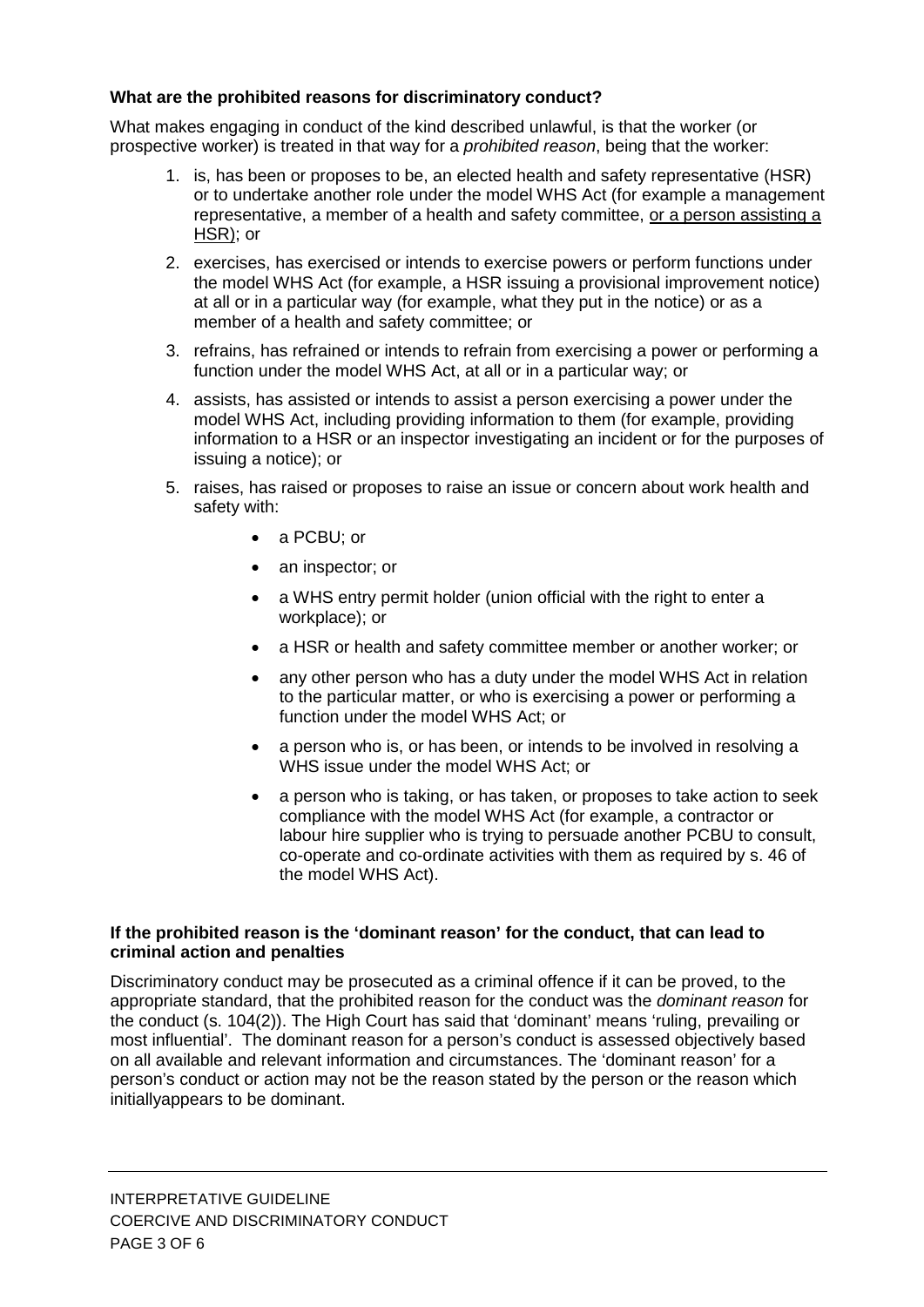When considering whether a prohibited reason was the dominant reason for a person's conduct, the regulator will consider whether the role or activities noted above were, more than any other reason, why the person acted as they did.

For an offence to have been committed, the prohibited reason must have been the dominant reason why the person acted as they did. For example, a court has found that re-organising the duties of a worker to enable operations to continue efficiently while allowing a HSR to carry out the functions of a HSR was not unlawful, as the reason for the conduct was to meet legitimate operational requirements, rather than because of the activities of the HSR. The reorganisation of the worker's duties would have been unlawful however, if undertaken to the detriment of the HSR because the HSR had exercised a power or performed a function as such (for example, meeting with an inspector to raise a safety concern).

# **If the prohibited reason is a 'substantial reason' for the conduct, that can lead to civil proceedings**

Discriminatory conduct may also be pursued against a person in civil proceedings if it can be proved, to the appropriate standard, that the prohibited reason for the conduct was a *substantial reason* for the conduct (s. 112(4)). A substantial reason for conduct must have some substance and although it need not be the dominant or only reason, it is not sufficient to establish that it was simply one of a number of reasons.

It is a defence to civil proceedings (under s. 112(2)) if the defendant proves that the conduct was reasonable in the circumstances and that a substantial reason for the conduct was to comply with the requirements of the model WHS Act or Regulations or a corresponding WHS law (s. 113(3)).

# **The alleged discriminator has the burden of proving a prohibited reason was not the dominant or substantial reason**

Under s. 110 of the model WHS Act, if a criminal prosecution goes to court, the defendant has the onus of proving on the balance of probabilities that the alleged prohibited reason was **not** the dominant reason for the defendant's conduct.

Similarly, s. 113 requires the defendant in civil proceedings to prove on the balance of probabilities that the alleged prohibited reason was not a substantial reason for the defendant's conduct.

# **Coercion or inducement**

Section 108 of the model WHS Act further prohibits various forms of coercive action taken, or threatened to be taken intentionally to intimidate, force or cause a person to act or fail to act in relation to a health and safety power of function.

Specifically, s. 108(1) provides that a person must not take, organise to take, or threaten any action against another person with the intent to coerce or induce them or someone else:

- a. to exercise or not exercise a power under the Act, at all or in a particular way; or
- b. to perform or not perform a function under the Act; or
- c. to refrain from seeking a role under the Act or continuing to undertake a role under the Act.

Coercion is action taken to compel or force someone to do or refrain from doing something. The courts have found that the term 'coercion' means something like the use of force, or at least the threat of harm to the interests of another. To prove the 'intent to coerce' requires that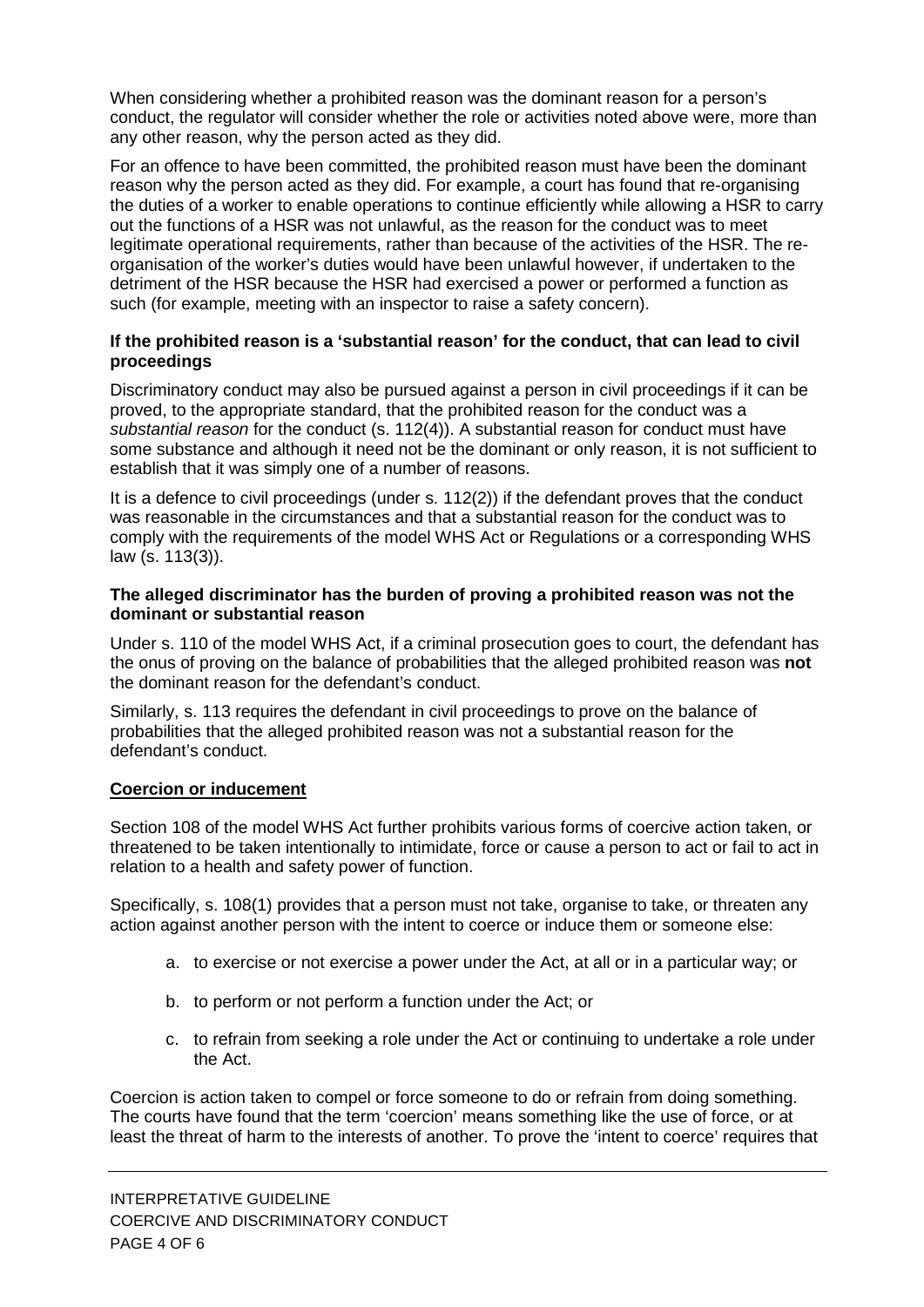it be shown that it was intended that pressure be exerted which, in a practical sense, negates choice.

Inducement is action taken to encourage a person to do or refrain from doing something through a promise of a benefit or promise to relieve them from a detriment. The courts have found that there must be a causal connection between the action taken by the inducer and the subsequent reaction of the inducee.

An example of an offence under section 108 might be to threaten to terminate a HSR's employment or contract if they issue a provisional improvement notice to remedy an identified contravention of health and safety laws. (Such conduct may also constitute discriminatory conduct under ss. 104 and 105).

Section 108(3) of the model WHS Act makes it clear however, that in circumstances where an emergency services worker gives a reasonable direction to a person to exercise or not exercise a power or perform a function in an emergency, this will *not* be an action with intent to coerce or induce. An example might be where an emergency services worker directs a person to give them assistance to operate equipment at a workplace to make the area safe, rather than permit that person to exercise their HSR powers to direct a cessation of work (s. 85).

# **Misrepresentation**

Section 109 of the model WHS Act makes it an offence for a person to knowingly or recklessly make a false or misleading representation to another person about the other person's:

- a. rights or obligations under the Act (for example, the right to cease work); or
- b. ability to initiate, or participate in, a process or proceedings under the Act (for example the right to request the election of a HSR or the right of a majority of workers of a work group to remove a HSR elected by them): or
- c. ability to make a complaint or inquiry to a person or body empowered under the Act to seek compliance with the Act (for example, asserting that the circumstances do not allow an inspector to be called in to resolve an issue under s. 82).

A person will not breach this section if they do not know that their representation is false and do not recklessly fail to determine whether their representation is accurate. An example may be where a person misinterprets a provision of the Act, or acts on inaccurate advice that they have been given as to what the Act provides for. However, a person may recklessly make a misrepresentation if they fail to look at the relevant provisions in the Act before making the misrepresentation about what the Act allows or requires.

This section does not apply however, where the person to whom the representation is made would not be expected to rely on it. This may occur for example, where a WHS inspector is told by a PCBU or their representative that they do not have the power to enter a workplace where a safety incident has taken place, as an inspector would clearly be aware that they can exercise such a power. Another example might be where a PCBU informs a HSR that they have no power to issue a provisional improvement notice when the HSR has recently undertaken training that informed the HSR of their power to do so.

This might also occur where a PCBU with control or management of a workplace, knowingly refuses a union official (and authorised entry permit holder) entry to a workplace for the purposes of inquiring into a suspected contravention of the Act, on the basis that that the permit holder does not have a right of entry. Such misrepresentation is also prohibited by